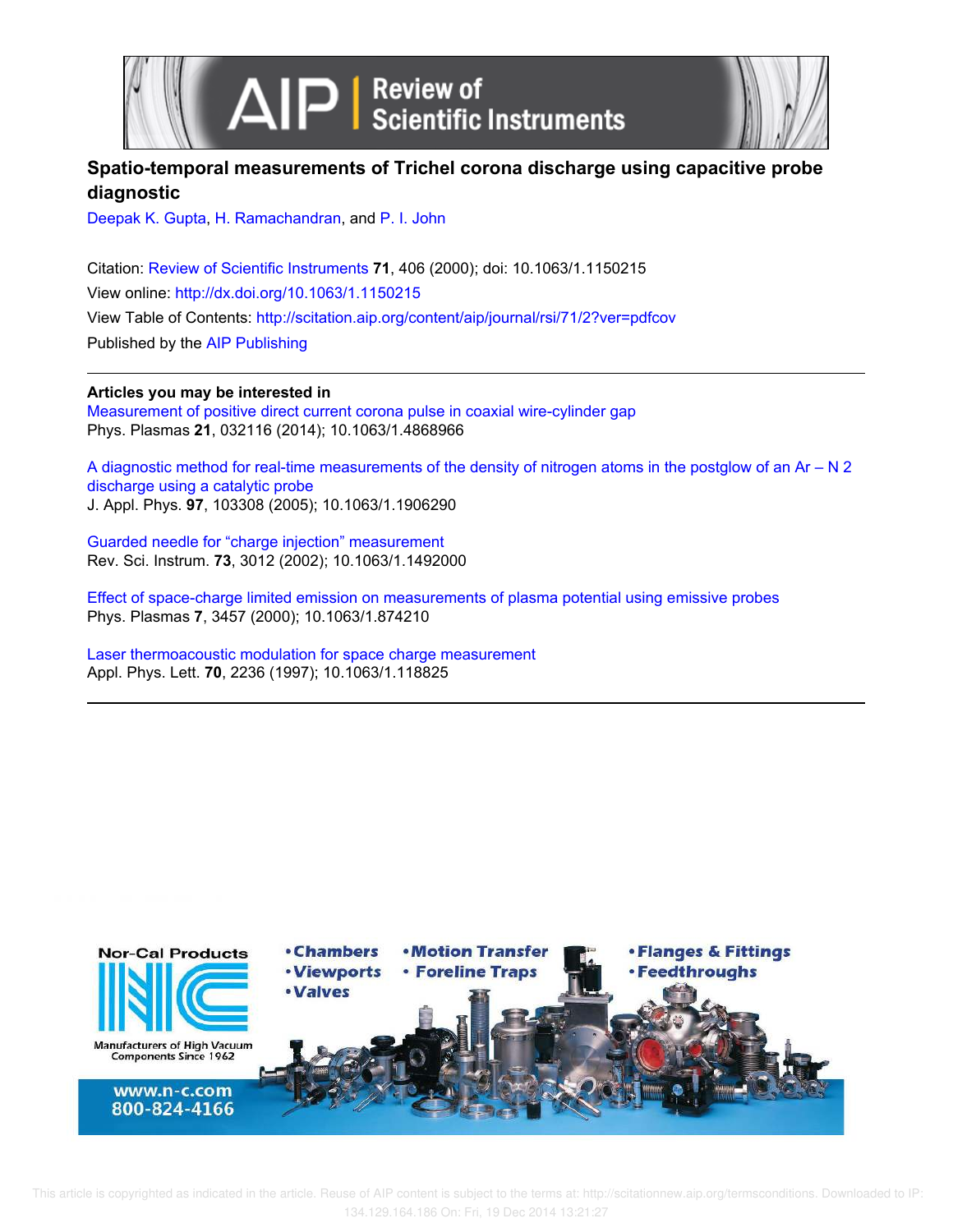# **Spatio-temporal measurements of Trichel corona discharge using capacitive probe diagnostic**

Deepak K. Gupta,<sup>a)</sup> H. Ramachandran, and P. I. John *Institute for Plasma Research, Bhat, Gandhinagar, India*

(Received 18 June 1999; accepted for publication 8 November 1999)

A nonintrusive capacitive probe diagnostic is developed to estimate the spatio-temporal charge density variation of corona discharge. Tikhonov regularization is used to calculate the charge density from measured potential. A good time resolution and restricted space resolution in charge density is achieved. The axial electric field due to space charge is also estimated by considering the discharge to be of finite radius and with uniformly distributed charge density along the radial direction. Space charge wave front movement, as predicted by existing theories, is noticed. Constraints of present technique and scope for further improvements are discussed. © *2000 American Institute of Physics.* [S0034-6748(00)04702-X]

## **I. INTRODUCTION**

The capacitive probe diagnostic has been widely used in the gas discharge and electron beam physics for a long time. As a beam diagnostic it has been used to get the information about beam profile, beam position, charge, length, $1-3$  drift velocity,<sup>4</sup> etc. It has also been used to diagnose radiofrequency  $(rf)$ ,<sup>5,6</sup> Q-machine,<sup>7</sup> and even Tokamak<sup>8</sup> plasmas. The use of capacitive probe diagnostics for spatio-temporal studies is also not new. Choi and Favre <sup>9</sup> in hollow cathode discharge and Anikin *et al.*<sup>10</sup> in high voltage breakdown have used them for similar studies.

Due to small discharge size and nonuniform discharge profile, electrical probe diagnostics have not been widely used in electrical corona discharge. A brief review of probe diagnostics in corona discharge may be found in Ref. 11. Probe diagnostics in these discharges can be divided into the two general types; Langmuir probes where the main signal is due to conduction current, and capacitive probes where the displacement current contributes to the signal. Other than estimating the electric field, Langmuir probes have been used to estimate the particle current densities in the drift region of corona.12,13 However these measurements are not free from distortion due to probe itself. Capacitive probes have the advantage of being nonintrusive due to their very high input impedance. However they have only been used for the estimation of temporal electric field profile on electrodes in  $direct-current$   $(dc)$  as well as alternating-current  $(ac)$  $corona.<sup>11</sup>$ 

Here we present our attempts to use a nonintrusive, capacitive probe diagnostic for the spatio-temporal study of a negative corona discharge. As our probes are situated outside the discharge volume and path, the distortion in the measurements is negligible. This diagnostic is able to provide an estimation of charge density and axial space charge electric field. The velocity of the weak space charge wave front, moving towards the plane electrode is also estimated. Other

than the capacitive probe diagnostic, these types of measurements are possible using spectroscopy or optical diagnostics where instrument cost and system complexity is large. In the present work, two circular probes are used, that are movable along the axis of the discharge. It is shown that the space charge density is related to the measured potential through an integral equation. The charge density is obtained by solving the integral equation numerically and the axial electric field is estimated using the method of disks. $<sup>14</sup>$ </sup>

The description of the discharge assembly and probe construction is discussed in Sec. II. The basic principle and method applied to the probe configuration is presented in Sec. III. Calibration of probes in Sec. IV is followed by results and discussions in Sec. V.

## **II. DISCHARGE ASSEMBLY AND PROBE CONSTRUCTION**

The schematic of experimental setup, along with capacitive probes is shown in Fig. 1. A Trichel corona discharge<sup>15</sup> is created in a needle-plane geometry by keeping the needle electrode at negative potential with respect to a plane electrode. A positive high voltage is applied to the plane electrode through a current limiting resistance. The needle electrode is grounded through a 50  $\Omega$  resistance, and signal was carried to the oscilloscope using a matched coaxial cable of length about a meter.

A capacitive probe pair is made on a perspex cylinder  $(wall$  thickness 3 mm, inner diameter 51 mm) concentric to both the electrodes and movable along the discharge axis. Two grooves (depth about a mm) are made along the circumference of the outer curved surface of the cylinder, at a separation of 20 mm from each other. The capacitive probes are constructed by winding a single turn closed loop copper wire  $(diameter 0.5 mm)$  in each groove. Both the winding in the grooves are covered with insulation before covering the whole outer curved surface of perspex cylinder with grounded copper foil. The probes are connected separately to this grounded foil through 50  $\Omega$  measuring resistances, and a)Electronic mail: deepak@plasma.ernet.in signal was carried to the oscilloscope using a matched co-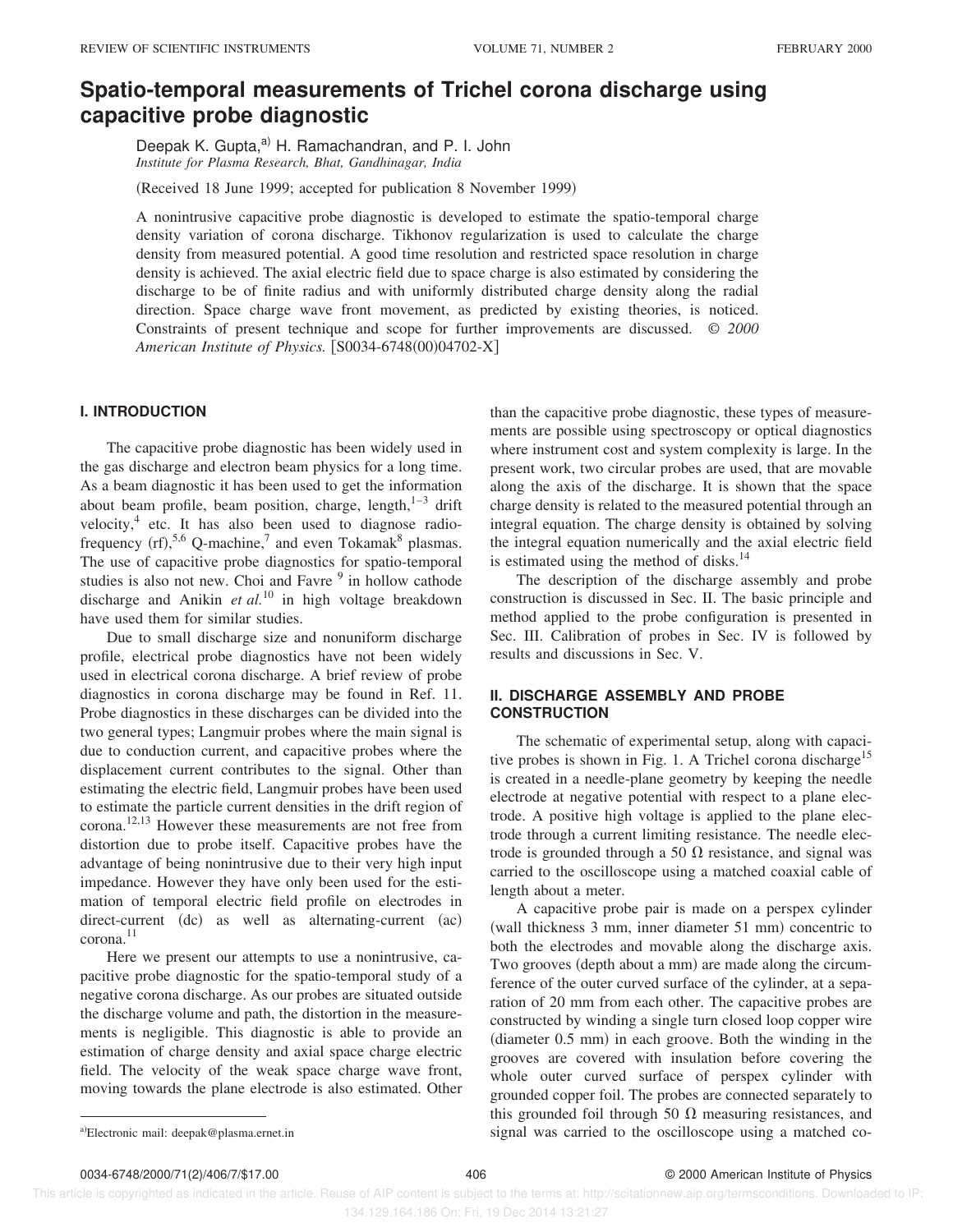

FIG. 1. Schematic of capacitive probes and discharge electrode assembly in experiment.

axial cable of length about a meter. Probes were designed in such a way that its capacitance with ground is more than its capacitance with electrodes, but its RC time constant is much less than any characteristics time of interest.<sup>9</sup> Signals were acquired using an 500 MHz digital oscilloscope at the realtime sampling rate of one gigasample per seconds  $(1 \text{ GS/s}).$ The probe assembly is movable with a resolution of 1 mm along the discharge axis for spatial measurements.

The electrodes and the probe assembly are kept inside a perspex chamber, filled with dry air after evacuating it to  $10^{-3}$  Torr. The operating pressure is measured using mercury manometer.

#### **III. BASIC PRINCIPLE AND METHOD**

The circuit current through the measuring resistance is given by

$$
i_p(t) = A_p \frac{\partial \sigma(t)}{\partial t} = A_p \epsilon_o \frac{\partial E_n(t)}{\partial t}
$$

$$
= -A_p \epsilon_o \frac{\partial}{\partial t} \nabla_n(\phi_l + \phi_s), \qquad (1)
$$

where  $A_p$  is the surface area of the capacitive probe,  $\sigma(t)$  is the surface charge induced per unit area on the probe surface,  $\epsilon_o$  is the free space permittivity,  $E_n(t)$  is the electric field normal to the probe surface,  $\phi_l$  and  $\phi_s$  are the Laplacian and space charge potentials, respectively. Noting that  $\phi_l$  is time independent, we get

$$
i_p(t) = -\epsilon_o A_p \frac{\partial}{\partial t} \nabla_n(\phi_s). \tag{2}
$$

Corona discharge is considered as an axially symmetric cylinder with uniform radial distribution and variable axial distribution of charge. As the probe is also in the form of an axially symmetric metallic circular loop, the normal surface vector  $\hat{n} = -\hat{r}$  (refer to Fig. 2), hence Eq. (2) reduces to

$$
\frac{\partial \phi_s}{\partial r} = \frac{1}{\epsilon_o A_p} \int_0^t i_p(t) dt.
$$
 (3)

For a probe situated at  $(r, z)$  the space charge potential can be written as

$$
\phi_s(r,z,t) = \int_0^L G(r,z,z')\rho(z',t)dz'
$$
\n(4)

using line charge density  $\rho$ . The one-dimensional Green function *G* is the potential at  $(r, z)$  inside a grounded cylinder defined by the boundaries  $z=0$ ,  $z=L$ ,  $r=a$ , due to a point charge located at *z'* on the axis  $(r' = 0)$ , <sup>16</sup> i.e.,

$$
G(r, z, z') = \frac{1}{\pi \epsilon_o L} \sum_{n=1}^{\infty} R_n(r) \sin(k_n z) \sin(k_n z'),
$$
 (5)

where,  $k_n = n \pi/L$ , and  $R_n$ , the radial component of the Green function is given by

$$
R_n(r) = \left[ K_0(k_n r) - \frac{K_0(k_n a) I_0(k_n r)}{I_0(k_n a)} \right],
$$
 (6)

where,  $K_0$  and  $I_0$  are the modified Bessel functions of order zero. Substituting Eq.  $(4)$  in Eq.  $(3)$ , yields to a Fredholm integral equation of the first kind, i.e.,

$$
f(z) = \int_0^L K(z, z') \, \rho(z') \, dz',\tag{7}
$$



FIG. 2. Schematic axial view of capacitive probe. The plasma is indicated by the shaded region in the center. The probe is located at a distance *r* from the center, near the grounded wall (radius  $a$ ). Probe is grounded through 50  $\Omega$  measuring resistance.

This article is copyrighted as indicated in the article. Reuse of AIP content is subject to the terms at: http://scitationnew.aip.org/termsconditions. Downloaded to IP: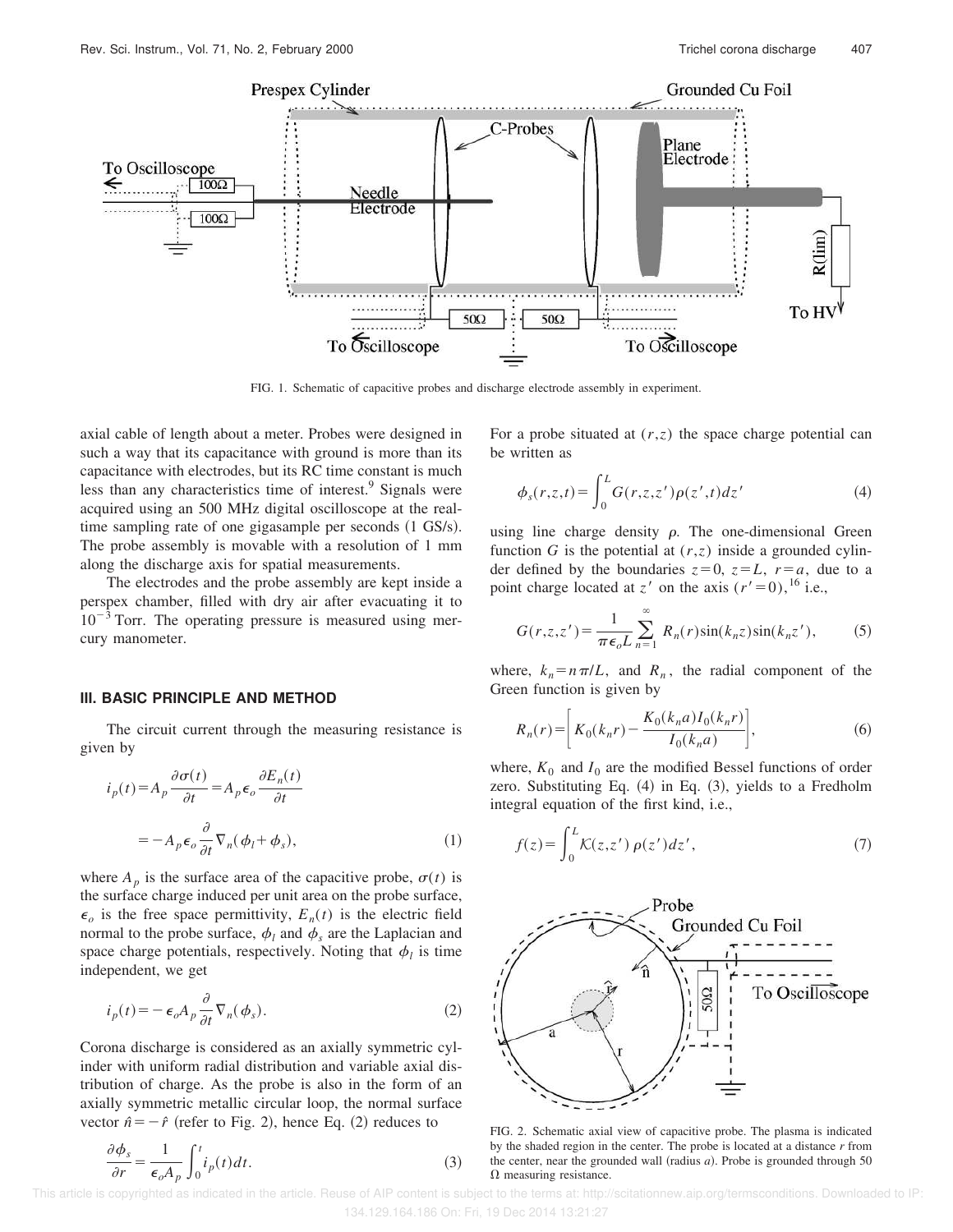where

$$
f(z) = \int_0^t i_p(t)dt,
$$
\n(8)

the time integral of the current of the probe at *z*, and

$$
\mathcal{K}(z, z') = -\frac{A_p}{L^2} \int_0^L \sum_{n=1}^\infty n \bigg[ K_1(k_n r) + \frac{K_0(k_n a) I_1(k_n r)}{I_0(k_n a)} \bigg] \times \sin(k_n z) \sin(k_n z') \, dz' \tag{9}
$$

are known for  $0 \lt z \lt L$ . In the above equation,  $K_1$  and  $I_1$  are the modified Bessel functions of order one.

To get the linear charge density  $\rho$  one has to solve the integral Eq.  $(7)$ , where  $f(z)$  is known from experiment at some finite points and kernel  $\mathcal{K}(z, z)$  is defined analytically in the region of interest. It can be understood from Eq.  $(7)$ that probe signal (or, more accurately, time integral of the probe signal) is due to combination (or integration) of all the charge density in the gap. Hence any sharp changes or small spatial fluctuations in the charge density will be smoothed, and their information will be lost in measured signal. Solving an integral equation means to retrieve the information from this averaged signal. The situation becomes further complicated due to unavoidable noise always present in the measurements. This mostly misleads the solution of integral equation to the unacceptable limits. Special numerical techniques have been developed for solving these ''ill conditioned'' problems.<sup>17</sup> Tikhonov regularization is one of the most popular techniques for these problems.<sup>17</sup> In this method, minimization of a linear set of algebraic equation arising due to discretization of Fredholm equation of the first kind, along with a smoothing function with a weightage parameter, is done. The weightage parameter, also known as regularization parameter, is estimated using the *L*-curve method, suggested by Hansen, $17$  which gives an optimum balance between maximum smoothing and nonsmoothing solution.

For calculating the axial space charge electric field, one should actually solve the Poisson equation in three dimension. We have used the disk method proposed by Davies *et al.*<sup>14</sup> for evaluating the axial electric field. In this method, discharge is considered as a cylinder of finite radius and the charges are uniformly distributed over the radial crosssection and varying only in the axial direction. This method has been widely used for calculating the space charge electric field in gas discharge modeling including corona discharge.<sup>14,18,19</sup> The method incorporates the effect of boundary conditions by considering the image charges due to discharge in conducting electrodes. Using the disk method, the axial space charge electric field can be represented as

$$
E_s(z) = \frac{1}{2\epsilon_o} \left[ \int_{-z}^0 \rho(z+z') \left( -1 - \frac{z'}{\sqrt{z'^2 + r_d^2}} \right) dz' + \int_0^{L-z} \rho(z+z') \left( 1 - \frac{z'}{\sqrt{z'^2 + r_d^2}} \right) dz' \right],
$$
 (10)

## where  $r_d$  is the radius of the discharge.



FIG. 3. (Top of figure) Calibration assembly used to calibrate the capacitive probes. A grounded braid covers a wire biased to 15 V, from  $z=0$  to 20 mm. The wire is exposed from  $z=20$  to 40 mm. (Bottom of the figure) Probe response to biased wire in arbitrary units. Circles represent probe 1 while boxes represent probe 2.

### **IV. PROBE CALIBRATION**

For the probe calibration, the needle electrode and discharge gap (total length  $40$  mm) is replaced by a half striped coaxial cable whose outer metallic braid shield along with inner and outer insulations of half length  $(20 \text{ mm})$  is removed to expose the inner conductor. The other half  $(20$ mm) of this coaxial cable is kept as it is with outer metallic braid shield grounded. The schematic of this is shown in the upper part of Fig. 3. This half striped coaxial cable was kept coaxial to the circular capacitive probes and positioned along the axial direction in such a way that the exposed unbraided inner conductor occupied the space taken by the discharge  $gap (position 20–40 mm)$  in actual discharge assembly. And the covered braid cable, with grounded braid, took the position of grounded needle electrode (position  $0-20$  mm) in actual discharge assembly. The probe signals were measured at various axial locations when a rectangular voltage pulse of width about 500 ns and amplitude 15 V was applied to the exposed (unbraided) cable having a diameter of  $1.6 \text{ mm}$ . Figure 3 shows the comparative signal strength from both the probes at different locations. The approximately equal response of both the probes, in the region 20–40 mm shows that the two probes can be regarded as identical. During probe calibration signals with rise times of 10 ns were correctly measured using capacitive probe. This time is about two to three times faster as compared to the rise time of the corona discharge pulse at 50 Torr, studied in the present work

Figure 4 shows spatial variation of the linear charge density at different times using the regularization technique applied to probe measurements of the voltage pulse and Fig. 5 shows its temporal variation at different locations. A uniform grid with a resolution of 1 mm in the complete region of 40 mm, was considered to estimate this charge density profile from 63 spatial measurements. The choice of the regularization grid resolution was based upon the measurement resolution and the requirement of Tikhonov method that the number of measurement points should be more than or at least equal to the number of unknowns (i.e., charge density at grid point).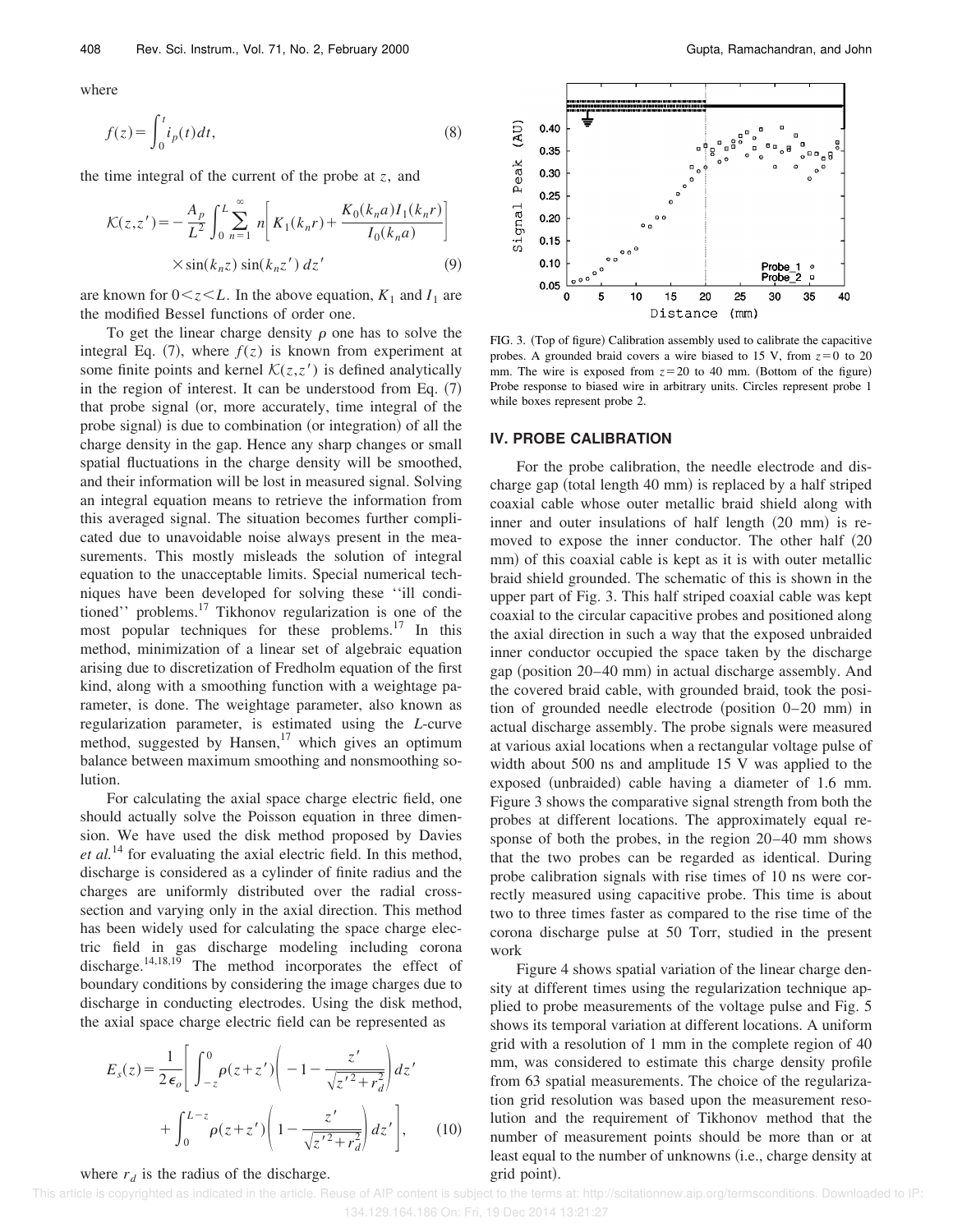

FIG. 4. Comparison of analytically calculated charge density with the experimentally measured profile [calculated by numerically solving integral Eq.  $(7)$ ] of calibration charge. (The charge density is varied as shown in Fig. 5.) Lines without symbols show the analytical approximation of the known charge profile at  $t = 500$  ns summed up to the *n* mode indicated with each line. Lines with symbols show the experimental estimation of charge density for the time indicated on each curve.

As charge density  $\rho(z)$  vanishes at the electrodes boundaries it is considered as the sum of sine series with appropriate coefficients, *a<sup>l</sup>* ,

$$
\rho(z) = \sum_{l=1}^{\infty} a_l \sin(k_l z). \tag{11}
$$

Substituting this in the integral Eq.  $(4)$  and applying the orthogonality conditions along with the appropriate boundary conditions for exposed unbraided cylindrical inner conductor

$$
\phi_s(r,z) = 0; \quad 0 < z < L/2,\n\phi_s(r = r_0, z) = V_0; \quad L/2 < z < L,
$$
\n(12)

 $2e-08$ 

where  $V_0$  is the applied potential and  $r_0$  is the radius of exposed unbraided inner conductor, lead to the coefficients

$$
a_l = \frac{2\,\pi\epsilon_0 V_0}{k_l R_l(r)} \left[ \cos(l\,\pi/2) - \cos(l\,\pi) \right],\tag{13}
$$

where  $R_l(r)$  is given by Eq. (6).

According to the configuration used for the probe calibration, the charge density is expected to be zero from location 0 to 20 mm and have a constant positive value from 20 to 40 mm. This also implies that there will be a sharp jump in the charge density at or around 20 mm. Analytically calculated approximation of the charge density,  $\rho_n(z)$ 



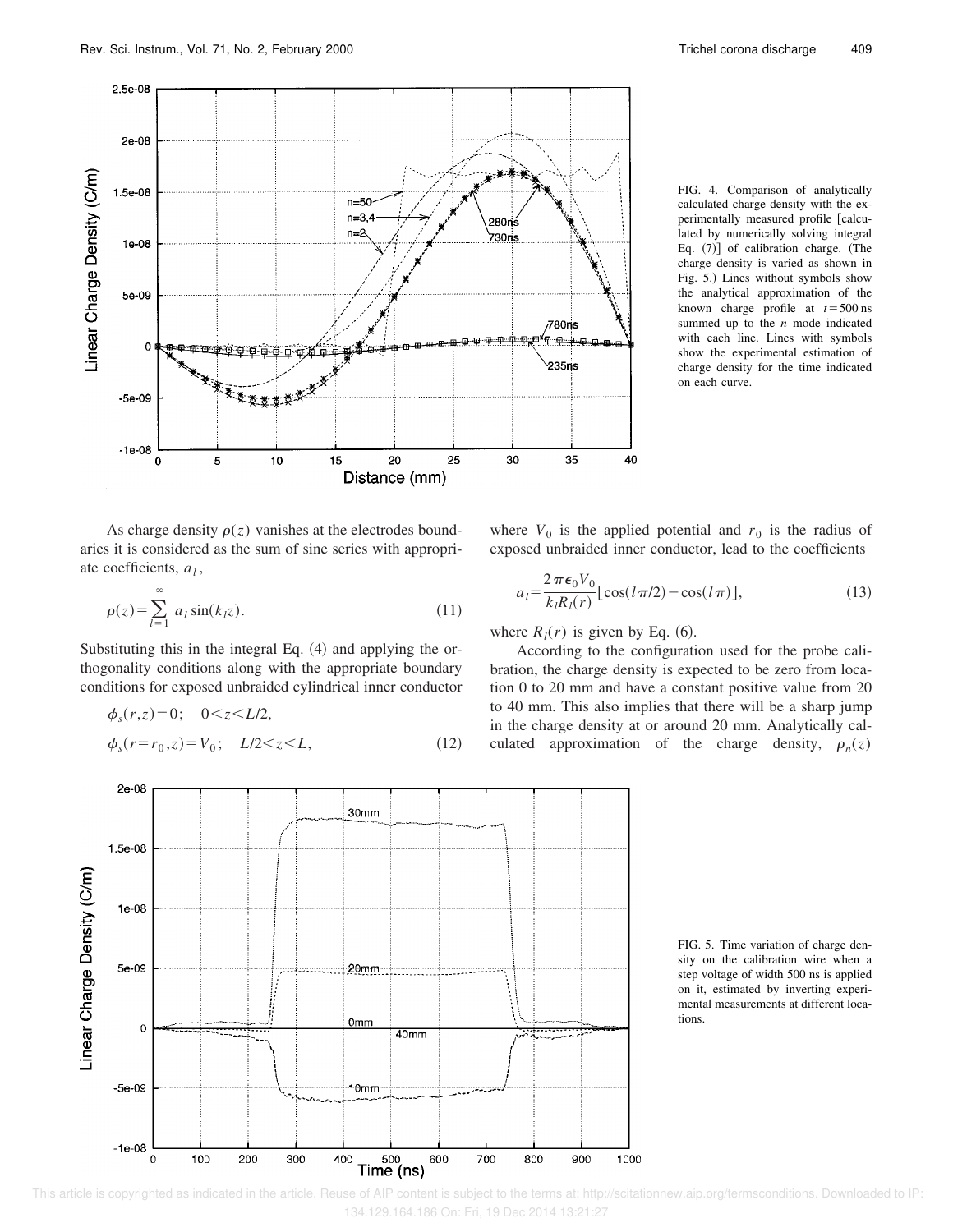

FIG. 6. Radial decay of  $\partial R_n / \partial r$  for different modes.  $\partial R_n / \partial r$  is directly related to the signal strength. Vertical line on the right side of the graph indicates the location of the probe.

 $=\sum_{l=1}^{n} a_l \sin(k_l z)$  for mode numbers,  $n=1, 2, 3, 4$ , and 50 are shown in Fig. 4. This shows that the estimated solution using regularization matches fairly well with the analytical solutions for  $n=2$  to 4 modes. Small variation from these modes in the central region is due to regularization's smoothing effect of the sharp step at  $z=20$  mm. Although Tikhonov regularization technique is capable of giving the solution quite near to the ''actual'' solution of integral equation, it smooths the sharp changes and small fluctuations. Also in the attempt of finding a smooth continuous function around the large amplitude sharp changes, solution may show the overshoot or nonphysical solution around the sharp variation point. However, it is clear from Fig. 4 that capacitive probe diagnostic can yield a good estimate of charge density. Figure 5 shows the fast rise and fall in charge density with good flat top according to the voltage present on the test conductor. This indicates the ability of present technique to reproduce an excellent temporal variation of charge density profile.

Equation  $(2)$  shows that the probe current (or signal strength) directly depends upon  $\partial R_n / \partial r$ , where  $R_n$  represents the radial component of the Green's function [Eq.  $(6)$ ]. In Fig. 6, the individual terms corresponding to the first few



FIG. 7. (a) A typical discharge current pulse; 0.4 mA/div and *C*-probe signal at  $(b)$  12,  $(c)$  20 (nearest to needle tip),  $(d)$  28, and  $(e)$  36 mm (near to plane); (b)–(e) 0.02 mA/div. Data are acquired up to 3.6  $\mu$ s, however no appreciable signal is observed after 2.1  $\mu$ s.

modes have been plotted against radial distance. It can be seen from this graph that even for the  $n=1$  mode, the quantity  $\partial R_n / \partial r$ , and hence the signal strength, is three orders less at the probe location compared to the center  $(r=0)$ where the modes are generated (or the discharge is located). Moreover, the signal from each successive mode at the same probe location reduces by an order of magnitude. As can be observed from the probe signals shown in Fig. 7, the typical signal-to-noise ratios  $(S/N)$  are around 10 to 30. Hence any mode that has an amplitude comparable to or less than the (S/N) times the amplitude of first mode, will be buried in the noise itself. This is probably the reason why the regulariza-



FIG. 8. Spatial variation of charge density in a corona discharge. The needle electrode spanned from 0 to 20 mm, with sharp edge at 20 mm. Plane is located at 40 mm. Time is indicated on each curve in microseconds.

 This article is copyrighted as indicated in the article. Reuse of AIP content is subject to the terms at: http://scitationnew.aip.org/termsconditions. Downloaded to IP: 134.129.164.186 On: Fri, 19 Dec 2014 13:21:27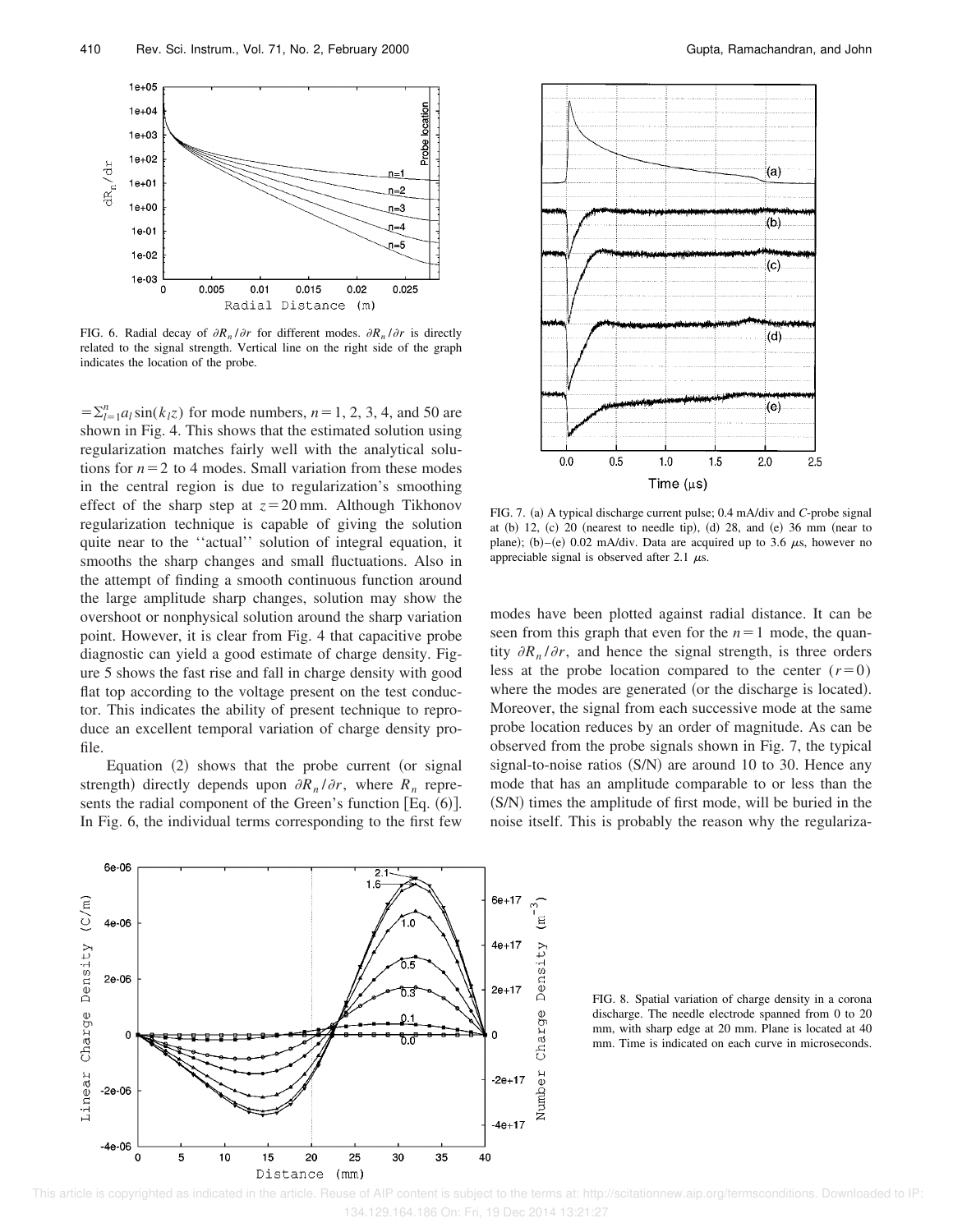

FIG. 9. Temporal variation of charge density in a corona discharge. The *y* axis on the right hand side shows the number density considering the discharge to have uniform charge density across the radius of 1 mm. Gap location according to Fig. 8 is indicated on each line.

tion solution shows best agreements with low *n* approximations of the charge density.

### **V. RESULTS AND DISCUSSION**

Trichel corona pulses were produced at a pressure of 50 Torr, with a hemispherical tip needle of diameter 2 mm, kept at distance of 20 mm from the plane electrode. In the experimental assembly, the needle electrode spanned from 0 to 20 mm. The discharge occurred in the gap between the needle tip (at  $20$  mm) and the plane electrode (at  $40$  mm). Measurements were made along the total axial length of 40 mm with a resolution of 1 mm. The charge density profile was estimated in the complete region using uniform grid resolution of 1.6 mm.

Typical corona current pulse and capacitive probe signals are shown in Fig. 7. Other than the change in pulse shape, the probe signal amplitude decreases as probe is moved away on either side of the hemispherical tip of needle electrode, along the axial direction. In addition, the nature of the probe signal also varies with probe location.

Figure 8 shows the spatial distribution of charge density at various times. The number density (i.e., charge particles per unit volume) is indicated on the right hand *y* axis of the figure. The number density was obtained by considering the discharge to have uniform radial charge density of a radius of 1 mm. This number density is used to estimate the axial electric field due to space charge [using Eq.  $(10)$ ].

The temporal variation of charge density at different locations is plotted in Fig. 9. The charge density is seen to rise with the initiation of the corona discharge and increases with time to attain a maximum value in about 2.1  $\mu$ s, after which it remains approximately steady.

The charge density curves in the Fig. 8 indicate that the maximum charge density, and hence the discharge, is present in the discharge gap region of 20–40 mm. According to the previous simulation and experimental works, $15,19$  one expected to get the plasma (with zero electric field in it) in front of the needle along with the steep change in charge density towards the needle tip (i.e., 20 mm). Negative charge density, instead of zero charge density, in the region of grounded needle electrode  $(i.e., 0-20 \text{ mm})$  is observed.



FIG. 10. Spatial variation of axial electric field in a corona discharge. The needle electrode spanned from 0 to 20 mm, with sharp edge at 20 mm. Plane is located at 40 mm. Time is indicated on each curve in microseconds.

 This article is copyrighted as indicated in the article. Reuse of AIP content is subject to the terms at: http://scitationnew.aip.org/termsconditions. Downloaded to IP: 134.129.164.186 On: Fri, 19 Dec 2014 13:21:27